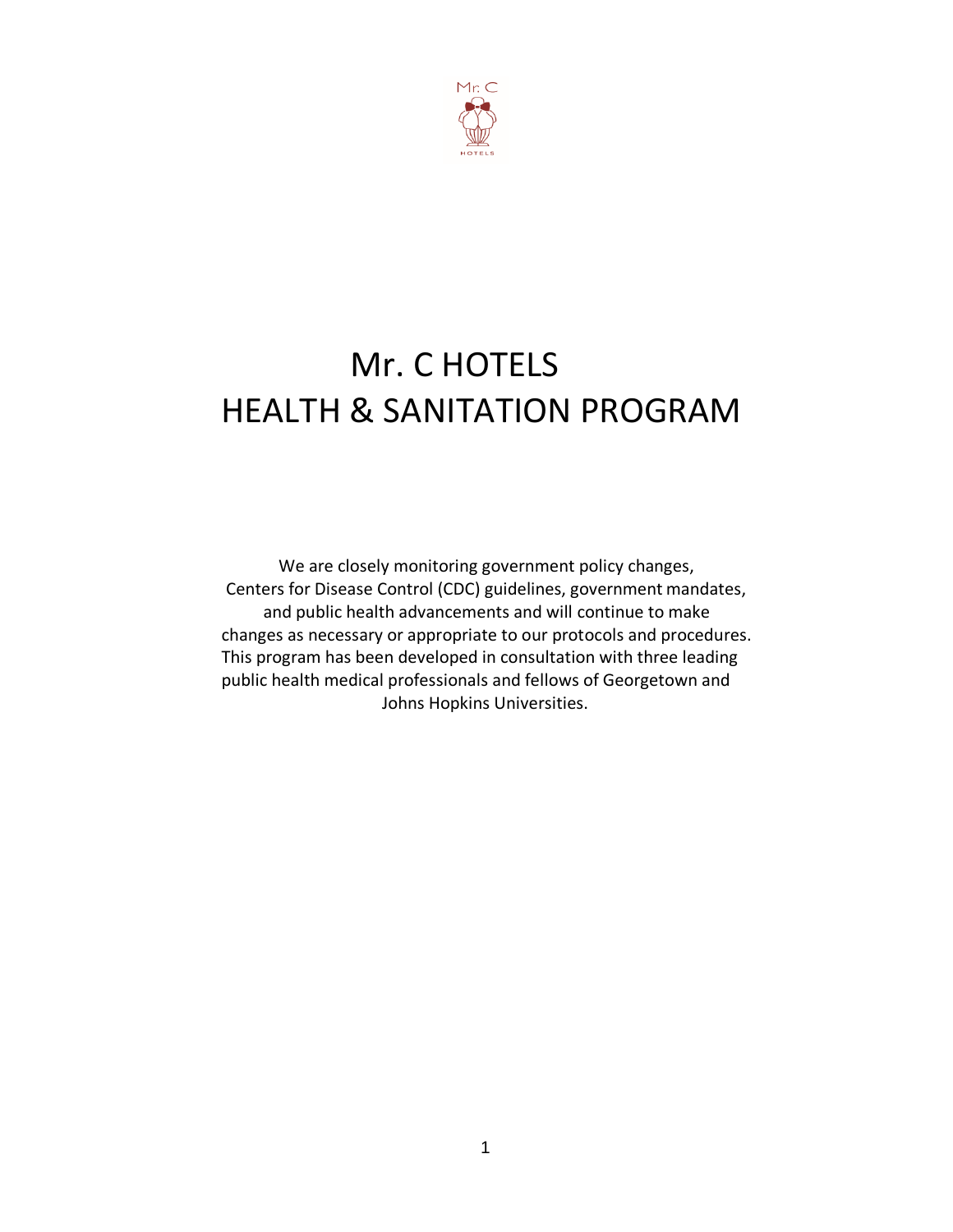

# Mr. C HOTELS HEALTH & SANITATION GUIDELINES

# **Statement from Andrea Martucci, VP of Operations – Mr. C Hotels**

At Mr. C Hotels we care deeply about our family of employees and our community. We took the decision early on to reduce our operations and adhere to all guidelines surrounding closure once this was determined by local government.

In the spirit of partnership and safety this plan intends to lay out what we will do to keep our guests, employees, and our community safe. Each operating department has its own customized set of procedures, which have been proactively reviewed in detail, dedicated training hours assigned to executing these protocols to maintain consistency throughout our small asset. These plans are all works in progress, and we will update and adjust the plan based on the advice and guidance provided by the experts

We are consulting on a regular basis with our public health consultant and pandemic preparedness experts, who is liaising daily with the CDC on the latest updates and they agree that an phased, closely managed reopening is prudent, and that science and data must guide us out of this in a safe fashion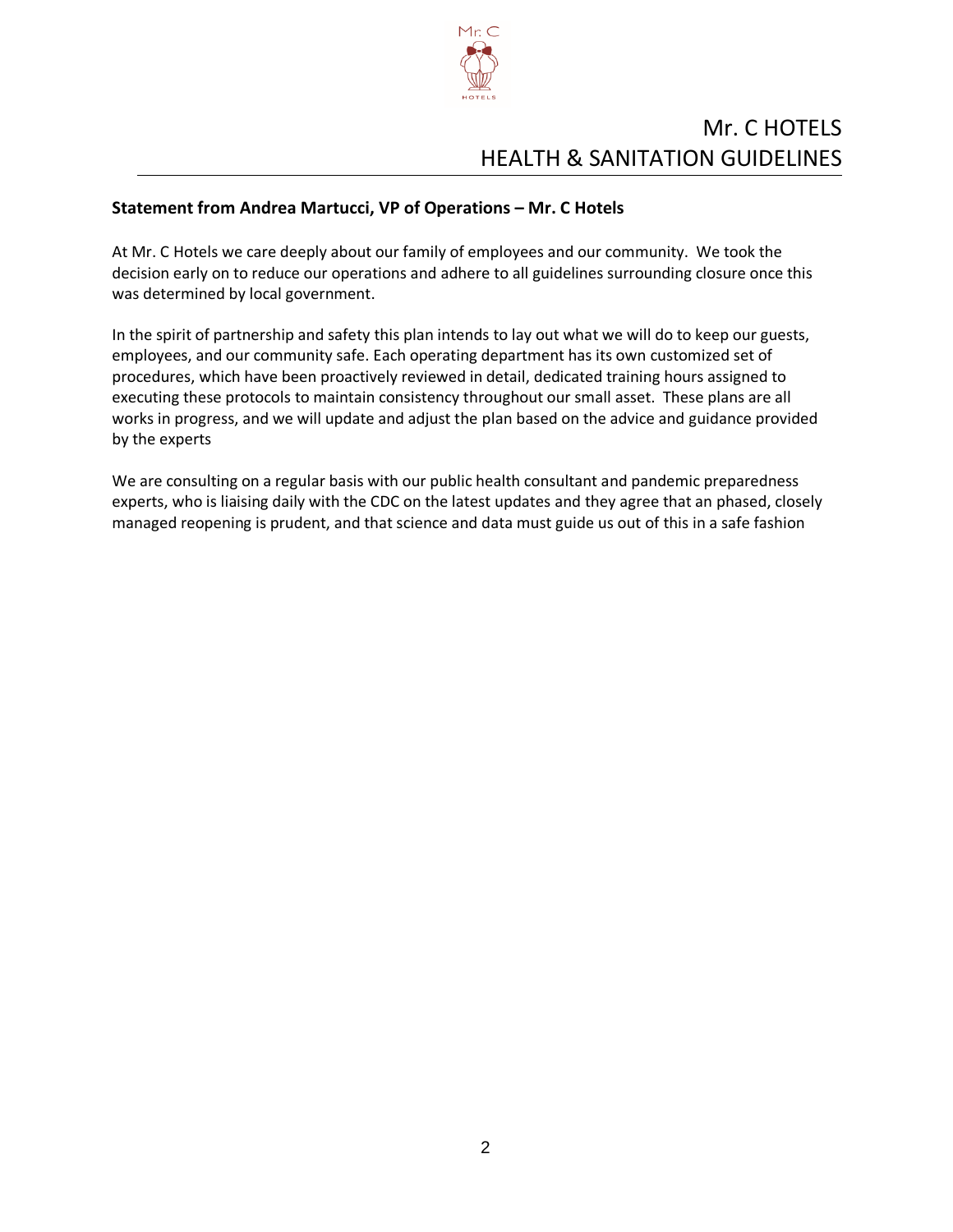

#### **Mr. C Hotels Program**

#### **1 Employee & Guest Health**

The health and safety of our employees and guests is our number one priority.

**Temperature Checks.** At both employee and guest entrances, non- invasive temperature checks will be conducted utilizing thermal thermometers. Anyone displaying a temperature over  $100.0^\circ$ F<sup>1</sup> will be taken to a private area for a secondary temporal temperature screening. Employees & Guests confirmed to have a temperature over 100.0°F will not be allowed entry to the property and will be directed towards appropriate medical care.

**Physical Distancing**. Guests will be advised to practice physical distancing by standing at least six feet away from other groups of people not traveling with them while standing in line, using elevators, or moving around the property. Restaurant tables, and other physical layouts will be arranged to ensure appropriate distancing. Employees will be reminded not to touch their faces and to practice physical distancing by standing at least six feet away from guests and other employees whenever possible. All hotel outlets will comply with, or exceed, local or state mandated occupancy limits.

**Hand Sanitizer**. Hand sanitizer dispensers, touchless whenever possible, will be placed at key guest and employee entrances and contact areas such as driveways, reception areas, hotel lobbies, restaurant entrance, meeting spaces, elevator landings, pool, spa, and exercise areas. Hand sanitizers will be provided in guest rooms and throughout the back of house (in touchless dispensers) for employees.

**Face Masks / Coverings.** Face masks must always be worn in all public areas of the property as directed by state authorities.

**Front of the House Signage**. There will be health and hygiene reminders throughout the property including the proper way to wear, handle and dispose of masks.

**Back of the House Signage**. Signage will be posted throughout the property reminding employees of the proper way to wear, handle and dispose masks, use gloves (in positions deemed appropriate by medical experts), wash hands, sneeze and to avoid touching their faces.

**Employee & Guest Health Concerns.** Our employees have been given clear instructions on how to respond swiftly and report all presumed cases of COVID-19 on property to the local state authorities. We will be ready to provide support to our guests. Employees are instructed to stay home if they do not feel well and are instructed to contact a manager if they notice a coworker or guest with a cough, shortness of breath, or other known symptoms of COVID-19. Employees and guests who are exhibiting any of the symptoms of COVID-19 while at the property are instructed to immediately notify their manager (employees) or hotel manager on duty (guests).

<sup>1</sup> https://www.cdc.gov/coronavirus/2019-ncov/hcp/infection-control-recommendations.html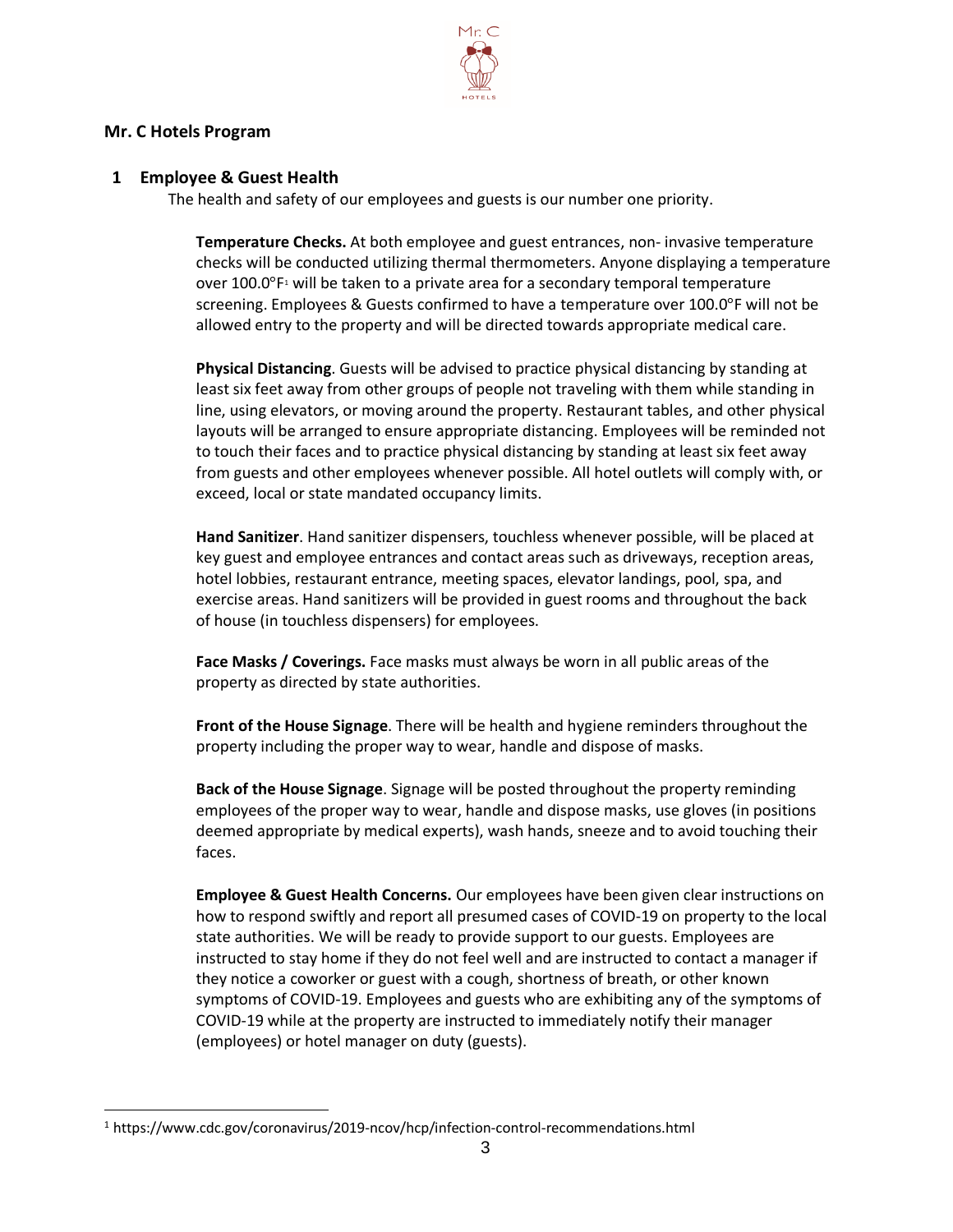

**Case Notification**. If we are alerted to a presumptive case of COVID-19 at the hotel, we will work with the local authorities to follow the appropriate actions recommended by it.

#### **2 Employee's Responsibilities**

Mr. C Hotels Employees are vital for an effective sanitation and health program.

**Hand Washing.** Correct hygiene and frequent handwashing with soap is vital to help combat the spread of virus. All Mr. C employees have been instructed to wash their hands, or use sanitizer when a sink is not available, every 60 minutes (for 20-seconds) and after any of the following activities: using the restroom, sneezing, touching the face, blowing the nose, cleaning, sweeping, mopping, smoking, eating, drinking, going on break and before or after starting a shift.

**COVID-19 Training.** All employees will receive training on COVID-19 safety and sanitation protocols with more comprehensive training for our teams with frequent guest contact including Housekeeping, Food & Beverage, Public Areas, Hotel Operations and Security.

**Personal Protective Equipment (PPE).** Appropriate PPE will be worn by all employees based on their role and responsibilities and in adherence to state or local regulations and guidance. Training on how to properly use and dispose of all PPE will be mandatory. Every employee entering the hotel will be provided a mask and face shield and required to wear these whiles on property. Gloves will be provided to employees whose responsibilities require them as determined by medical experts including housekeeping and public area attendants and security officers in direct contact with guests.

**Daily Pre-Shift & Timekeeping.** Employee pre-shift meetings will be conducted virtually or in areas that allow for appropriate physical distancing between employees. Larger departments will stagger employee arrival times to minimize traffic volume in back of house corridors and service elevators. Hand sanitizer will be available at each timeclock location and employees will be required to sanitize their hands after clocking in. Our management team will ensure constant communication and proper PPE and sanitation procedures are followed and updated per the latest expert guidance.

#### **3 The Guest Experience**

#### **Guest Arrival**

An agent of the hotel will greet each visitor to the hotel. Visitors will be screened and asked to use hand sanitizer and to wear a mask. Appropriate signage will also be prominently displayed outlining proper mask usage and current physical distancing practices in use throughout the hotel.

#### **a) Guest Arrival Valet, Taxi or Ride Share**

- Guests will enter the hotel through doors that are either propped open, are automated or manually operated by an employee.
- Employees will not open the doors of cars or taxis.
- Guests requesting bell service will be assisted and the bell cart will be sanitized after each guest is assisted.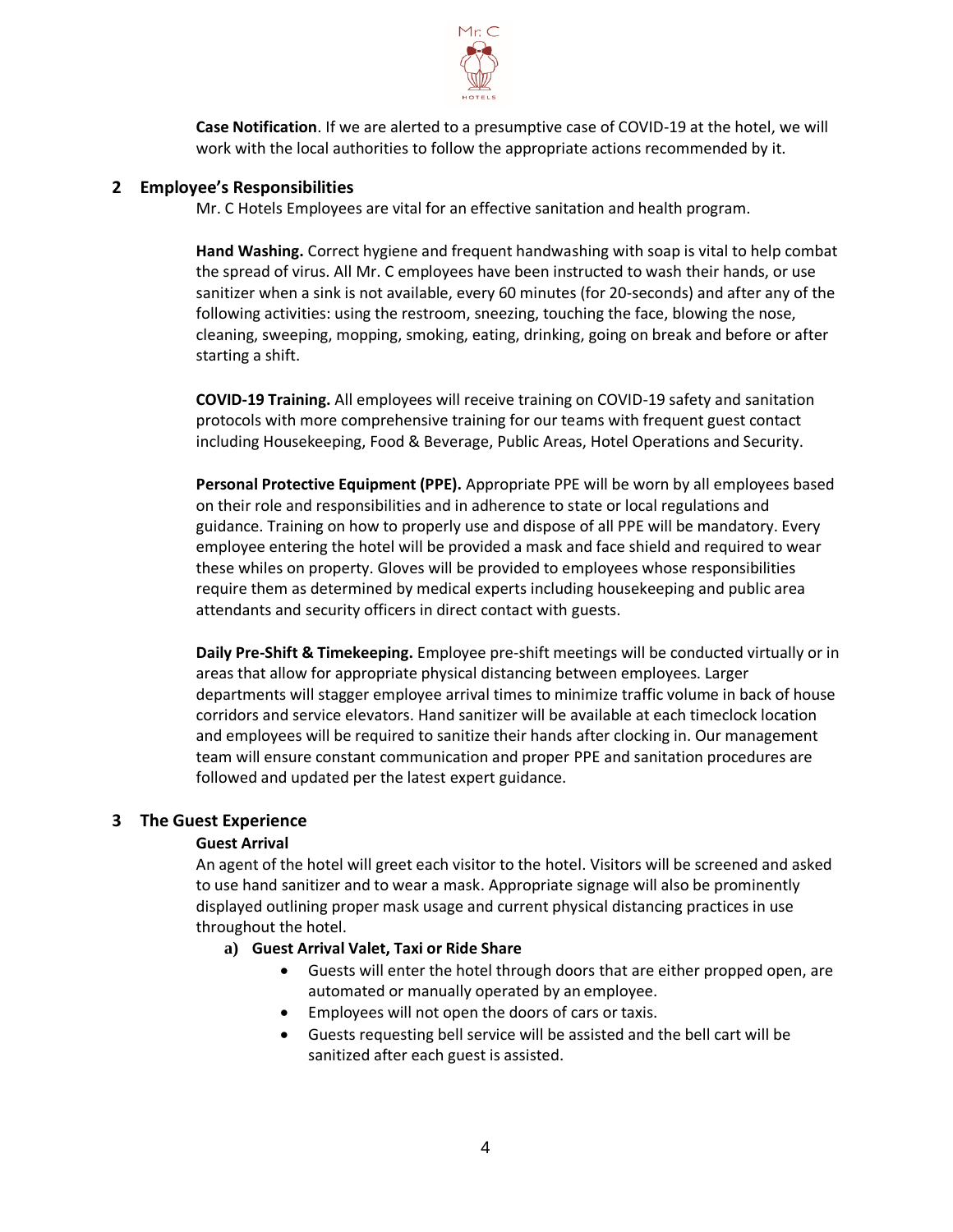

#### **Hotel Guest Elevators**

- a) An employee will be present to sanitize the button panels at regular intervals, at least once per hour.
- b) Signage will be posted to explain the current procedures.
- c) No more than four guests will be permitted per elevator.

#### **Guest Sanitation Amenities**

a) Each guest room will have available for purchase a bottle of hand sanitizer and face masks for their use

#### **4 Cleaning Products and Protocols**

Our hotel uses cleaning products and protocols which meet EPA guidelines<sup>2</sup> and are approved for use and effective against viruses, bacteria and other airborne and bloodborne pathogens. We are working with our vendors, distribution partners and suppliers to ensure an uninterrupted supply of these cleaning supplies and the necessary PPE.

**Public Spaces and Communal Areas.** The frequency of cleaning and sanitizing has been increased in all public spaces with an emphasis on frequent contact surfaces including, but not limited to, front desk check-in counter, valet booth, elevators and elevator buttons, door handles, public bathrooms, room keys and locks, stair handrails, gym equipment, dining surfaces and seating areas.

**Guest Rooms.** Industry leading cleaning and sanitizing protocols are used to clean guest rooms, with particular attention paid to high-touch items including television remote controls, toilet seats and handles, door and furniture handles, water faucet handles, nightstands, telephones, light switches, temperature control thermostats, luggage racks and flooring.

**Laundry.** All bed linen and laundry will be changed daily upon request and continue to be washed at a high temperature and in accordance with CDC guidelines<sup>3</sup>. Dirty linen will be bagged in the guest room to eliminate excess contact while being transported to the laundry facility.

**Back of the House.** The frequency of cleaning and sanitizing will also increase in high traffic back of house areas with an emphasis on the employee cafeteria, employee entrance, uniform room, employee restrooms, loading dock (shipping & receiving), offices, kitchens, security office, and Human Resources.

**Shared Equipment.** Shared tools and equipment will be sanitized before, during and after each shift or anytime the equipment is transferred to a new employee. This includes phones, radios, computers and other communication devices, payment terminals, kitchen implements, engineering tools, cleaning equipment, keys, time clocks and all other direct

<sup>2</sup> https:/[/www.epa.gov/pesticide-registration/list-n-disinfectants-use-against-sars-cov-2](http://www.epa.gov/pesticide-registration/list-n-disinfectants-use-against-sars-cov-2)

<sup>&</sup>lt;sup>3</sup> https:/[/www.cdc.gov/coronavirus/2019-ncov/community/disinfecting-building-facility.html](http://www.cdc.gov/coronavirus/2019-ncov/community/disinfecting-building-facility.html)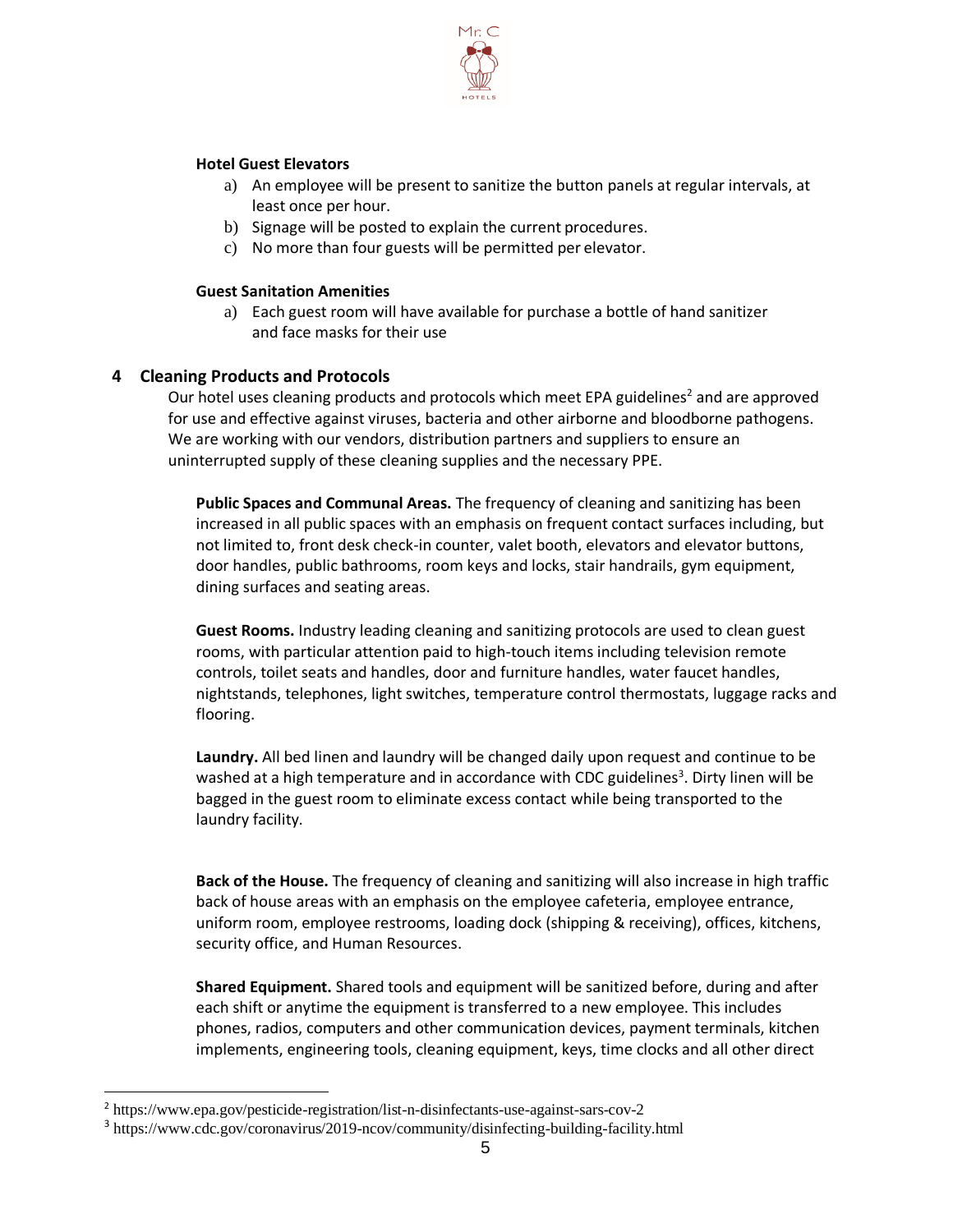

contact items used throughout the hotel. The use of shared food and beverage equipment in back of the house offices (including shared coffee brewers) will be discontinued.

**Room Recovery Protocol.** In the event of presumptive case of COVID-19 the guest's room will be removed from service and quarantined. The guest room will not be returned to service until case has been confirmed or cleared. In the event of a positive case, the room will only be returned to service after undergoing an enhanced sanitization protocol by a licensed third-party expert and approval by the local state authorities.

**Air Filter and HVAC Cleaning.** The frequency of air filter replacement and HVAC system cleaning has been increased and fresh air exchange will be maximized.

# **5 Locations for hand sanitizer stations**

| <b>Front of the House</b>  | <b>Back of the House</b>          |
|----------------------------|-----------------------------------|
| Hotel Entrance             | <b>Employee Entrance</b>          |
| <b>Elevator Landings</b>   | <b>Employee Elevator Landings</b> |
| <b>Restaurant Entrance</b> | Cafeteria                         |
| Public Area bathrooms      | Offices                           |

#### **6 Physical Distancing**

Throughout the hotel we will meet or exceed state and local health authority guidelines on proper physical distancing.

**Queuing.** Any area where guests or employees' queue will be clearly marked for appropriate physical distancing. This includes check-in, check-out, elevator lobby, lobby bar and casual dining and valet.

**Hotel Front Desk and Concierge.** Agents will utilize every other workstation to ensure separation between employees whenever possible.

**Restaurants and Bars.** Restaurants and bars will reduce seating capacities to allow for a minimum of six feet between each seated group/party of guests.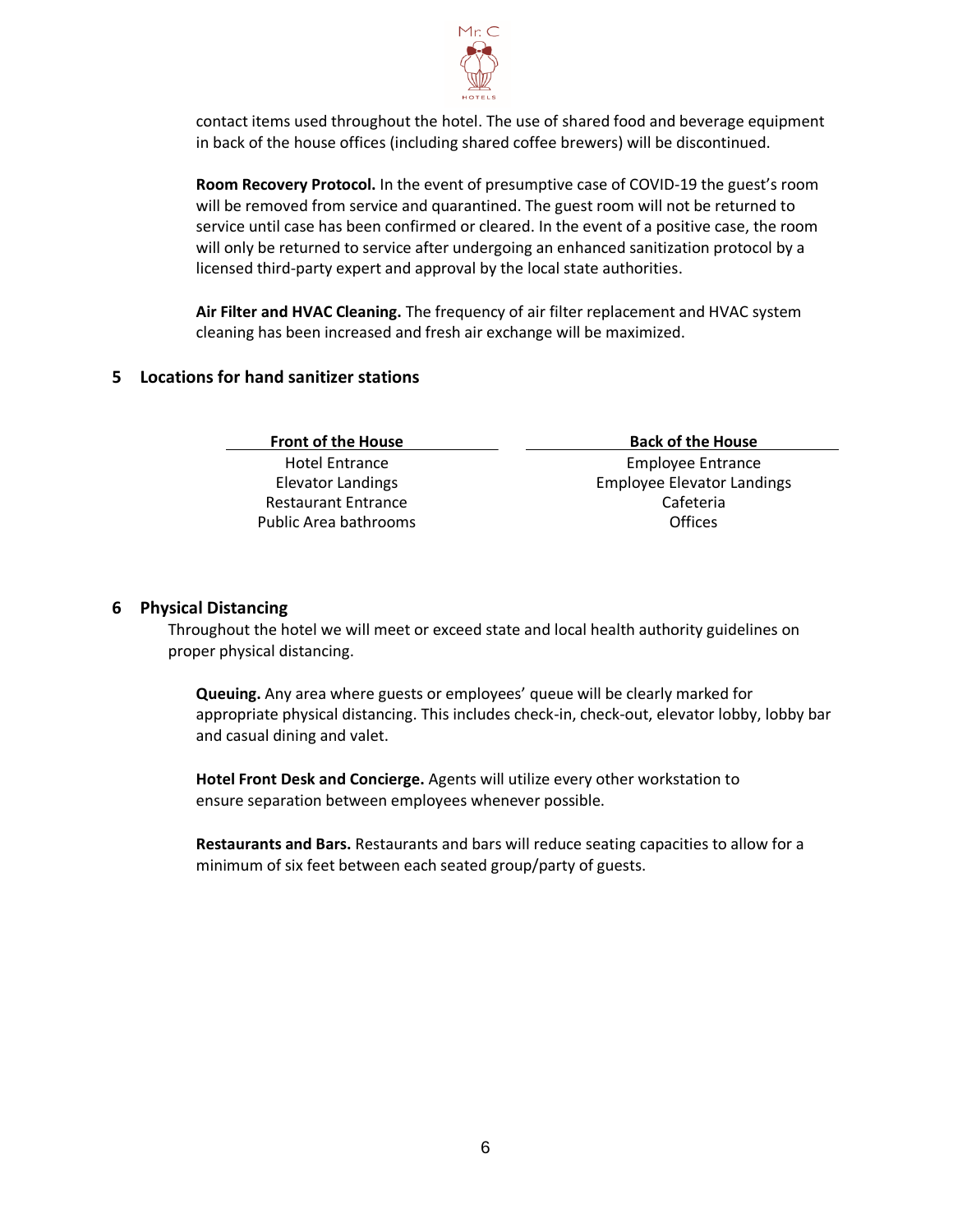

**Meeting and Event Spaces.** Meeting and banquet set-up arrangements will allow for physical distancing between guests in all meetings and events based on CDC<sup>4</sup> and state recommendations. Self-serve buffet style food service will be suspended and replaced by alternative service styles. New set-ups with individual water bottles and cutlery sealed into napkins, stationary delivered on request. Possibility of take-away options and individually packed meals. Coffee Breaks serviced by staff to avoid food being handled by guests.

Pools. Pool seating will be configured to allow for at least six feet of separation between groups of guests.

**Back of the House.** Physical distancing protocols will be used in the employee cafeteria, locker rooms, shared office spaces and other high-density areas to ensure appropriate distancing between employees.

<sup>4</sup> https:/[/www.cdc.gov/coronavirus/2019-ncov/community/large-events/mass-gatherings-ready-for-covid-](http://www.cdc.gov/coronavirus/2019-ncov/community/large-events/mass-gatherings-ready-for-covid-) 19.html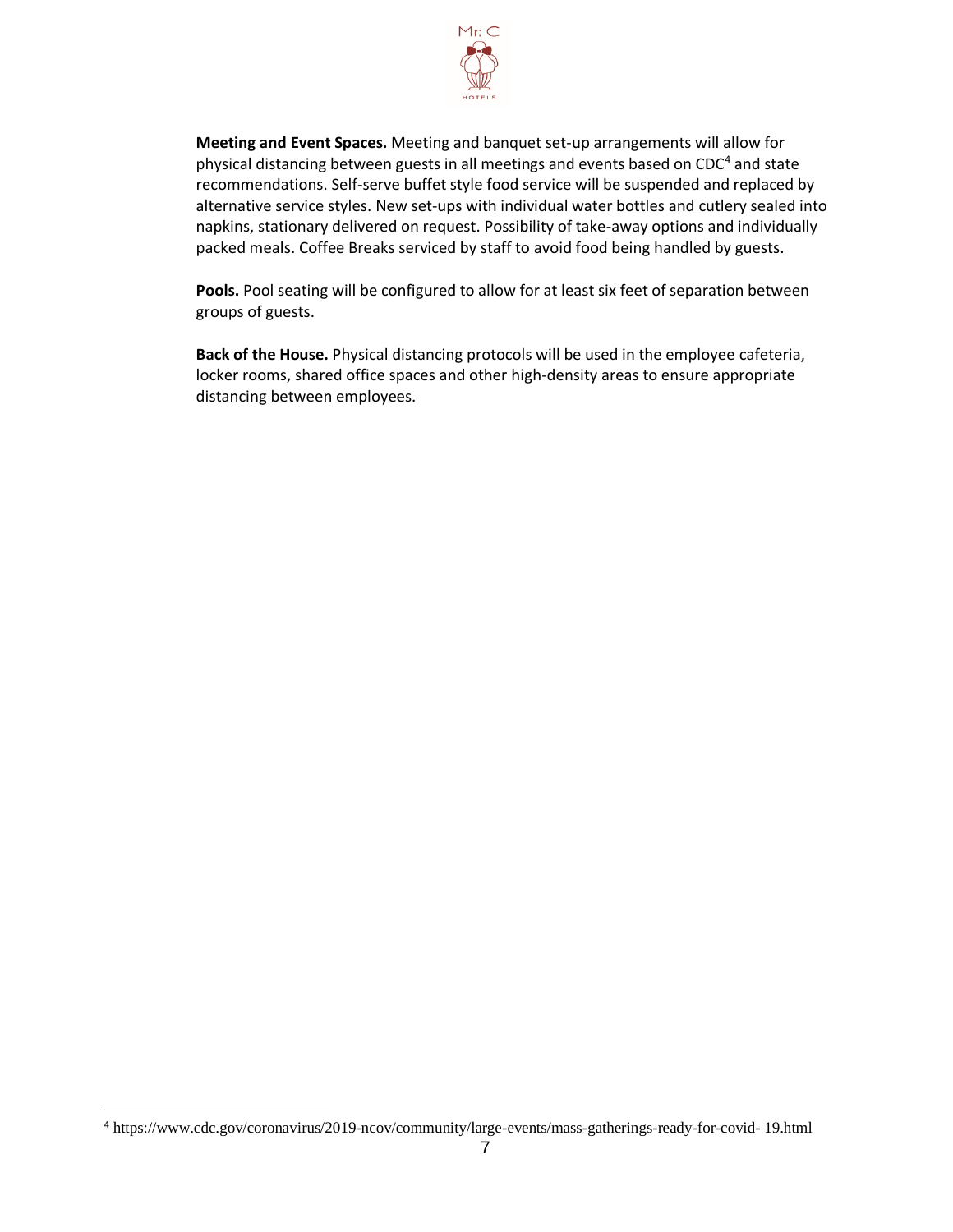

# **DEPARTMENT SPECIFIC SANITIZATION POLICIES**

*Additional department and protocols are under review and will be added/modified as developed*

# HOTEL OPERATIONS

# **7 Business Services, Office Services, Lost & Found**

Cleaning & Sanitizing Protocol

a) Counters and equipment sanitized at least once per hour

- Physical Distancing Protocol
	- a) Employees to use separate counters and have individual stations to eliminate shared equipment
	- b) Maximum of two employees at counter
	- c) Credit card swipe moved to front counter
	- d) Post signage at employee entrance to limit contact for couriers and provide sanitizer station
	- e) Enforce six-foot physical distancing minimums with common carriers
	- f) Encourage the use e-mail for all guest transactions
	- g) Printing and Completing of guest documentation will be temporarily suspended

#### Guest Considerations

- a) Discontinue print magazine and newspaper services throughout the property. Guests will have access to PressReader on their own devices.
- b) Guest packages delivered to the rooms will be placed outside the guest room, the delivery person will call the room and then wait six feet away to ensure the package is retrieved

# **8 Front Services & Transportation**

Cleaning & Sanitizing Protocol

- a) Sanitize high touch front service spaces and equipment including dispatch offices, bell/valet booth, luggage storerooms, bell carts, Porte cocheres and drop- off/pickup waiting area
- b) Offices, desks, counters, workspaces, and related equipment (including radios) to be sanitized at least once every four hours or upon a new employee using the equipment
- c) Bikes, scooters, wheelchairs, and other guest amenities to be sanitized after each use
- d) Bell cart carpets to be covered with a cleanable, non-porous plastic cover
- e) Back of House (BOH) elevator buttons to be sanitized at least once per hour

Physical Distancing Protocol

- a) Guest laundry and dry-cleaning services available using contactless pick-up and delivery protocols
- b) Guest amenity deliveries will be consistent with In Room Dining (IRD) protocols and delivered with contactless procedures whenever possible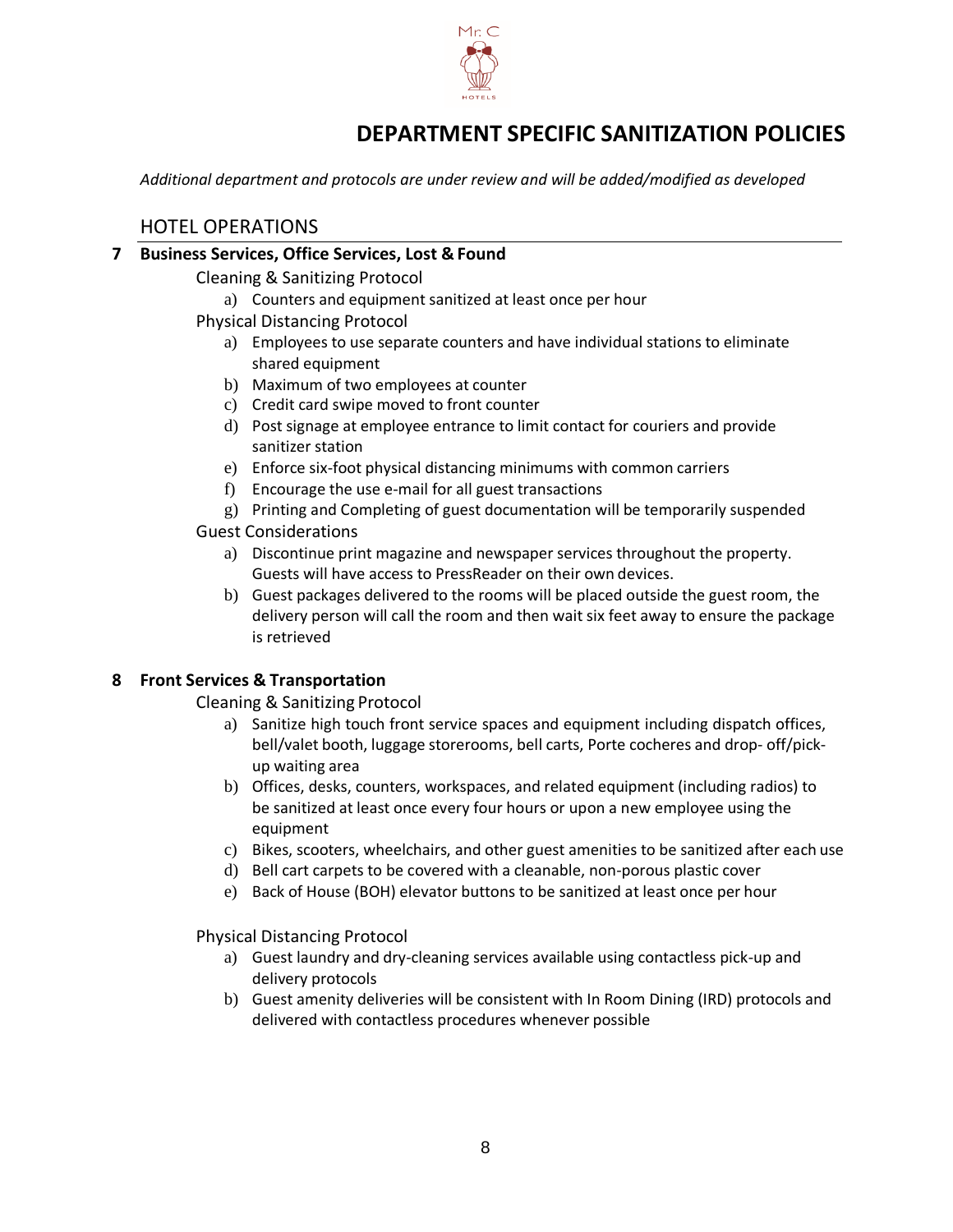

# **9 Pool Operations**

Cleaning & Sanitizing Protocol

- a) Chaise lounge chairs to be sanitized after each use
- b) Cabana guest contact surfaces to be sanitized after each use
- c) Towel bins, entry doors and all other counters to be sanitized at least once per hour

Physical Distancing Protocol

a) Chaise lounge chairs set with appropriate physical distancing

Guest Considerations

a) No department specific requirements

# **10 Public Areas**

Cleaning & Sanitizing Protocol

- a) Employees to sanitize the following areas at least once per hour
	- Guest & service elevators
	- Credenzas
	- Employee dining tables and counters
- b) Employees to sanitize the following areas at least once per hour
	- Hotel entry doors
	- Exterior elevator handrails
	- Exterior chairs and sofas
	- Trash bins
- c) All Front of House (FOH) restrooms to be sanitized at least once per hour

Physical Distancing Protocol

a) Floor stickers to provide appropriate six-foot intervals

Guest Considerations

a) No department specific requirements

# **11 Front Office**

Cleaning & Sanitizing Protocol

- a) Sanitize all guest touchpoints after each transaction including EMV Credit Card Devices, pens, and registration countertops
- b) UV light cleaning technology will be used to sanitize all room keys, key card packets and credit card readers.
- c) Offices, Registration Desk to be deep cleaned and sanitized upon a shift change

Physical Distancing Protocol

- a) Floor stickers to provide appropriate six-foot intervals
- b) Staff every other workstation

Guest Considerations

- a) Entry doors to be automatic to reduce contact with door handles
- b) Suspend self-service AM Tea & Coffee station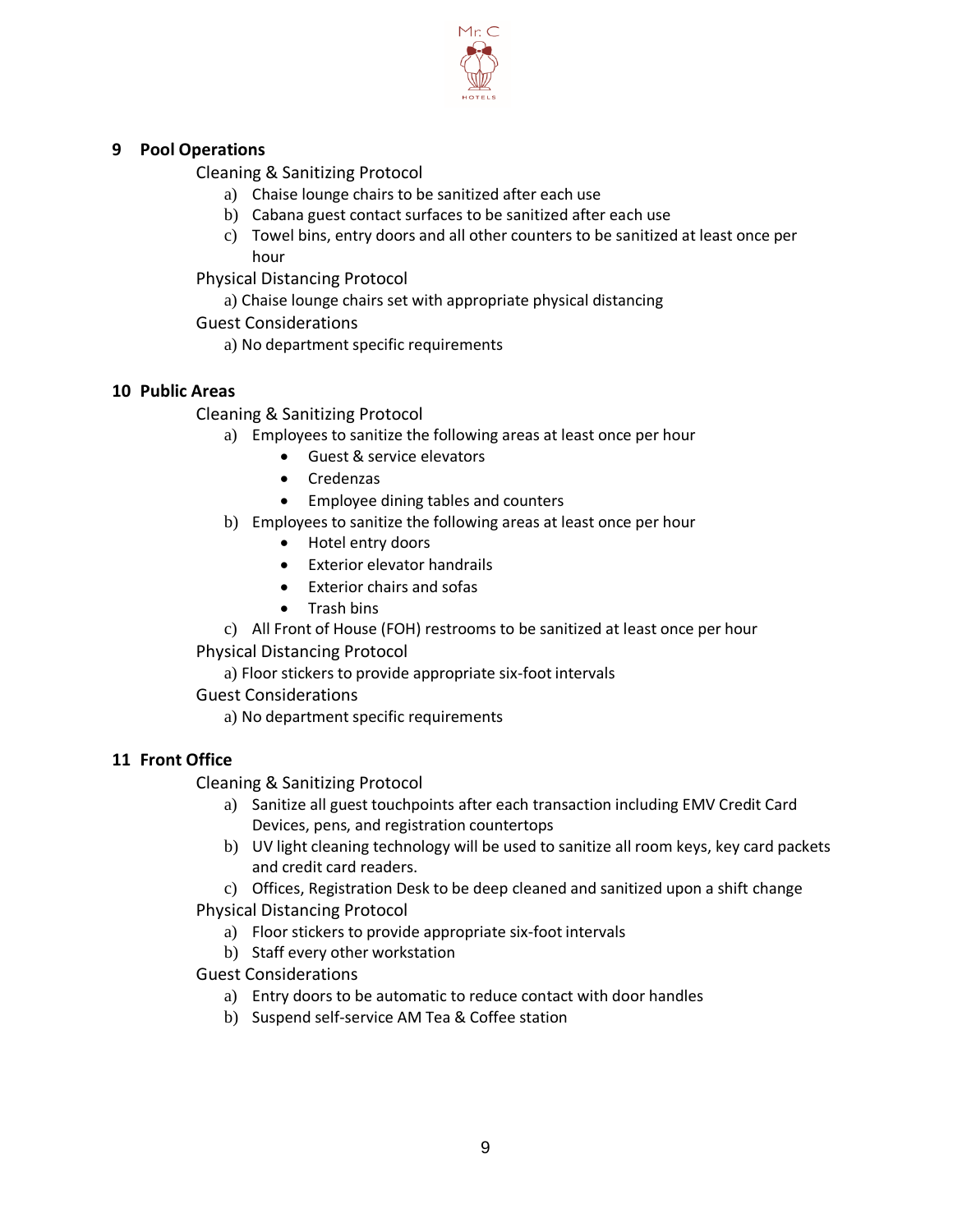

# **12 Housekeeping**

Cleaning & Sanitizing Protocol

- a) Carts, trolleys, and equipment to be sanitized at the start and end of each shift
- b) All items stored on shelves in the Housekeeping locker rooms are placed in bags, upon request, and not exposed to the open air when not in use.
- c) Back of house restrooms will be sanitized at least once every four hours.

Physical Distancing Protocol

- a) Minimize contact with guests while cleaning hotel rooms; housekeeping service will be provided on an optional basis only. Only upon request with the consideration that the room be vacant during the cleaning process.
- b) Minimize contact with guests, mini bars will be restocked during a guest stay upon request with consideration that the room be vacant during the process.

Guest Considerations

- a) All reusable collateral to be removed from rooms; critical information to be placed on single use collateral (in coordination with IRD).
- b) Disposable collateral to be disposed and changed after each guest.
- c) Newspapers and magazines will continue to be provided through PressReader for guests to access on their own devices.
- d) All guest room glassware has been removed and replaced with single use alternatives.
- e) Turndown and Shoeshine service are suspended until further notice.
- f) Specific sanitation consideration will be paid to the following guest room areas:
	- Desks, counter tops, tables, and chairs
	- Phones and remotes
	- Thermostats
	- Cabinetry, pulls and hardware
	- Doors and doorknobs
	- Bathroom vanities and accessories
	- Bathroom fixtures and hardware
	- Windows, mirrors, and frames
	- Lights and lighting controls
	- Closets, hangers, and other amenities

# SPA, SALON & FITNESS CENTER

#### **13 Spa**

Pending guidance from local authorities and medical experts.

# **14 Fitness Center**

Pending guidance from local authorities and medical experts.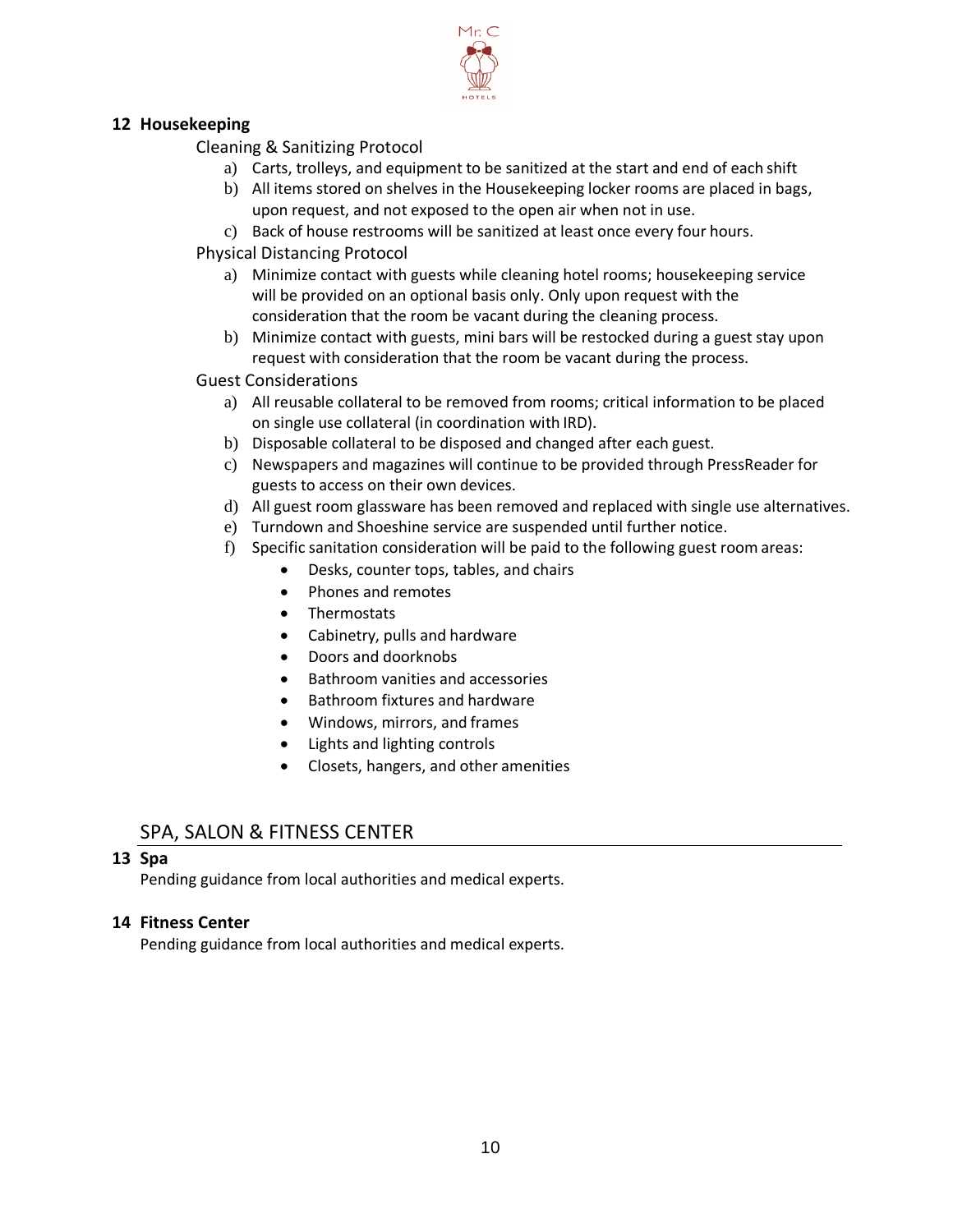# FOOD & BEVERAGE

# **15 Restaurants, Bars & Lounges**

#### Cleaning & Sanitizing Protocol

a) Host Podium including all associated equipment to be sanitized at least once per hour

Mr. C

- b) Service stations, service carts, beverage stations, counters, handrails, and trays tobe sanitized at least once per hour and logged by a manager
- c) POS terminals to be assigned to a single server where possible and sanitized between each user and before and after each shift. If multiple servers are assigned to a POS terminal, servers will sanitize their hands after each use
- d) Dining tables, bar tops, stools, and chairs to be sanitized after each use
- e) UV light cleaning technology to be used to sanitize utensils and tables as additional layer of disinfection.
- f) Condiments to be served in single use containers (either disposable or washed after each use)
- g) Check presenters, votives, pens and all other reusable guest contact items to be either sanitized after each use or single use
- h) Menus to be single use and/or disposable with the option of viewing the menu on a guest's personal mobile device through use of a QR code
- i) Existing porous placemats (including Chilewich style) to be replaced with linen
- j) Sanitize trays (all types) and tray stands sanitized after each use
- k) Storage containers to be sanitized before and after each use
- l) Food preparation stations to be sanitized at least once per hour
- m) Kitchens to be deep cleaned and sanitized at least once per day
- n) All deliveries are to be received outdoors, disinfected, and transported inside by hotel personnel only. No external delivery person allowed on premises.

#### Physical Distancing Protocol

- a) Hostesses and managers to manage physical distancing at entries and waiting area (in addition to signage)
- b) Peak period queuing procedures to be implemented when guests are not able to be immediately sat
- c) Tables and booths to be utilized with appropriate physical distancing between each family or traveling party (six feet or as otherwise advised by local authorities)
- d) Removal of bar stools to provide appropriate physical distancing
- Guest Considerations
	- a) Menus are available to be viewed on guest mobile device through QR code
	- b) All self-serve condiments and utensils to be removed and available from cashiers or servers
	- c) All straws to be individually wrapped
	- d) UV light wands to sanitize utensils will be in use
	- e) Napkin service to be suspended until further notice (no placing in a guest's lap or refolding)
	- f) Bar snacks will be served per individual guest and not shared by the table
	- g) All food and beverage items to be placed on the table, counter, or other surface instead of being handed directly to a guest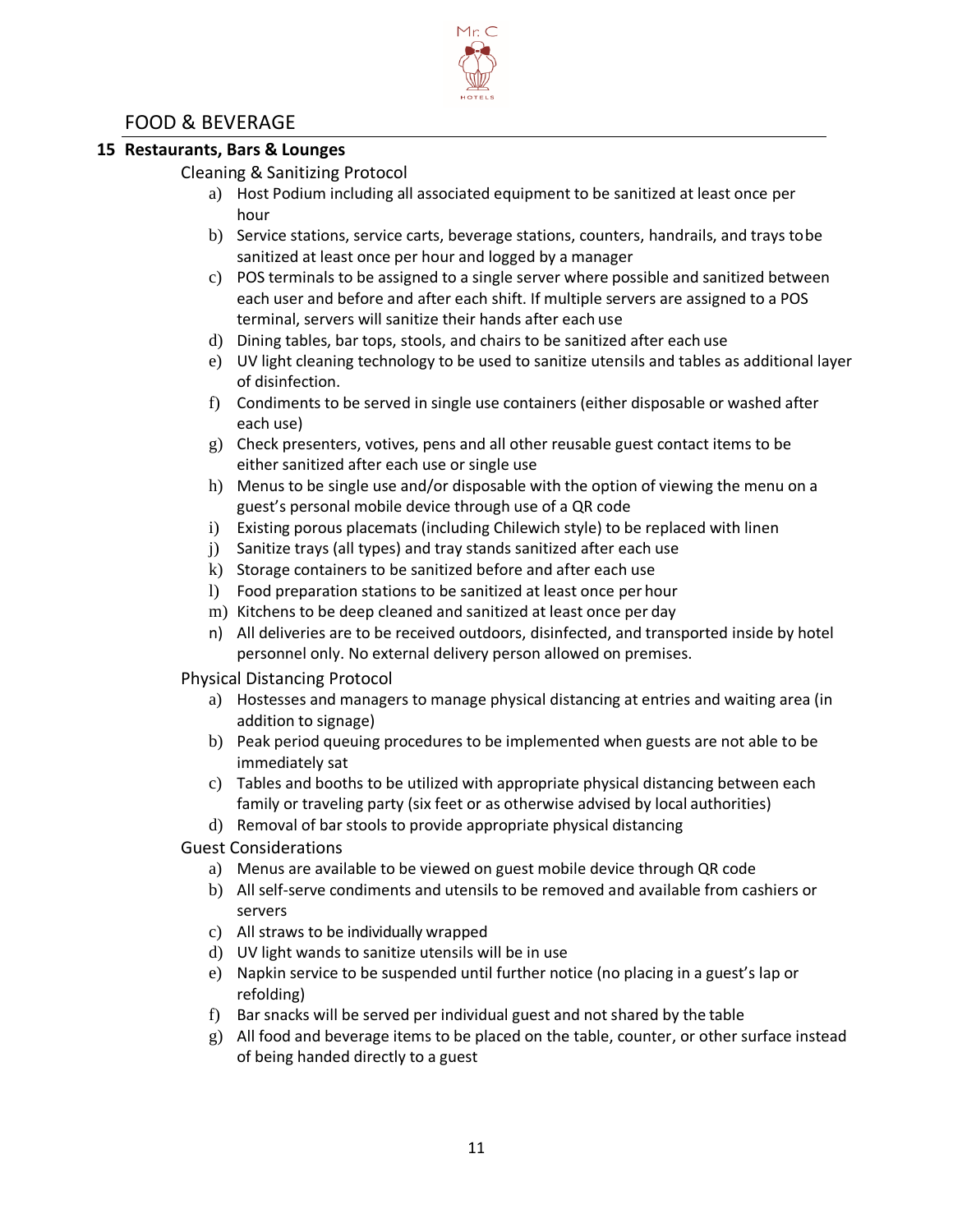

# **16 In Room Dining (IRD)**

Cleaning & Sanitizing Protocol

- a) All equipment will be sanitized prior to assigning for the shift
- b) Employees assigned to individual station will sanitize their station and all equipment at least once per hour and at each change of shift
- c) Servers will sanitize all doors, handles and high contact surfaces at least once per hour

Physical Distancing Protocol

- a) Set food on tables in hallway and notify guest when the table is outside of the guest's room (plate covers remain) – guests will retrieve their own table
- b) Request that guests notify IRD when finished with their meal and place their trolley in the hallway outside of their room

Guest Considerations

a) Printed IRD menus to be removed from rooms and replaced with menu available to view on in-house tv system

# **17 Catering & Banquets**

Cleaning & Sanitizing Protocol

- a) All shared equipment and meeting amenities to be sanitized before and after each use, or be single use if not able to be sanitized
- b) All linen, including underlays, to be replaced after each use
- c) Clean and soiled linens to be transported in sealed single use plastic bags into and out of the meeting rooms

# Physical Distancing Protocol

- a) All buffet and self-serve style events to be suspended until further notice
- b) All food and beverage items to be individually plated and served
- c) Coffee and other break items to be attended and served by a server
- d) Flatware to be provided as a roll-up
- e) Condiments to be served in individual PCs or sanitized individual containers
- f) Seating capacities and floor plans to be reviewed on an event by event basis to ensure appropriate physical distancing that follows CDC guidelines (in coordination with Hotel Sales & Convention Services)

Guest Considerations

- a) Individual bottled water will be provided in lieu of water carafes on meeting tables
- b) Develop examples of physically distanced floor plans for Hotel Sales & Convention Services use
- c) Create modified menus to showcase styles of service and items currently available
- d) Post signage outside of meeting and events reminding guests of appropriate physical distancing guidelines